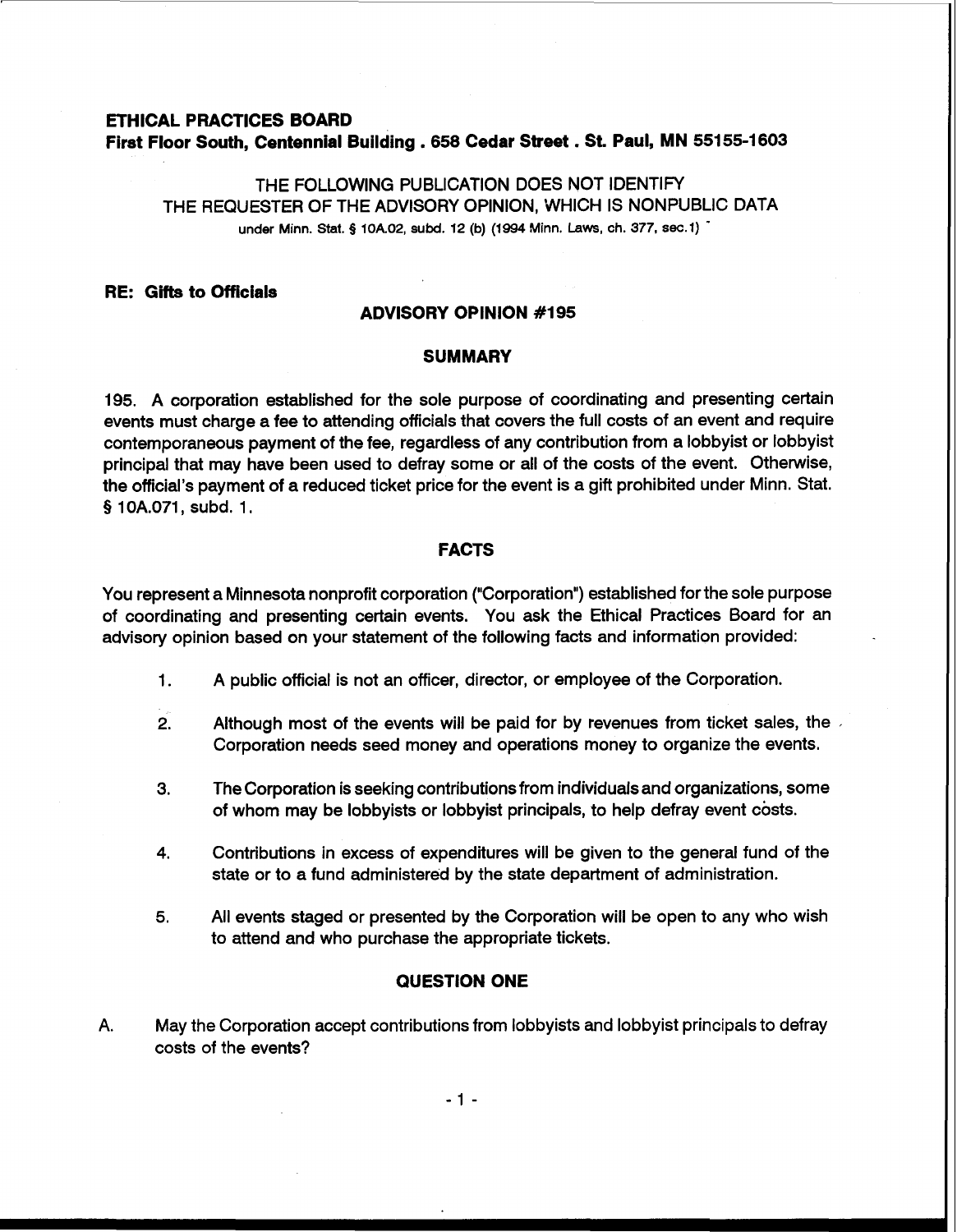6. May the Corporation offer tickets to the events for sale to officials at prices that are less than the cost of the event because of contributions to the Corporation from lobbyists or lobbyist principals?

## **OPINION**

- A. Yes, provided the contributions are not used to defray the costs of tickets to the events that are offered for sale to officials.
- **B.** No. The Corporation must charge a fee to attending officials that covers the full costs of an event, including overhead, and require contemporaneous payment of the fee by the officials. Otherwise, the official's acceptance and payment of a ticket price that was defrayed by contributions by a lobbyist or a lobbyist principal is a transaction prohibited under Minn. Stat. § 10A.071, subd. 1.

The Ethical Practices Board refers the requester to Advisory Opinion Nos. 142, 147, 148, 155, 163, 168, 167, 171, 172, 172, 174, 175, 179, 183, and 185, in which the Board has answered similar questions.

## **QUESTION TWO**

Does Minn. Stat. \$ 10A.071 operate to prohibit lobbyists and lobbyist principals from making gifts to the state of Minnesota pursuant to Minn. Stat. **\$9** 7.09, 7.10, and 7.12 ?

#### **OPINION**

No. Gifts to the state are governed by Minn. Stat. **\$5** 7.09, 7.10, and 7.12.

Issued:  $| \lambda - 2| - (9a)$ 

. . .

John L. Holahan, Jr., Chair Ethical Practices Board

#### **PERTINENT STATUTES**

Minn. Stat. \$ 1 OA.01 DEFINITIONS provides:

Subd. 11. (a) "Lobbyist" means an individual:

(1) engaged for pay or other consideration, or authorized to spend money by another individual, association, political subdivision, or public higher education system, who spends more than five hours in any month or more than \$250, not including the individual's own travel